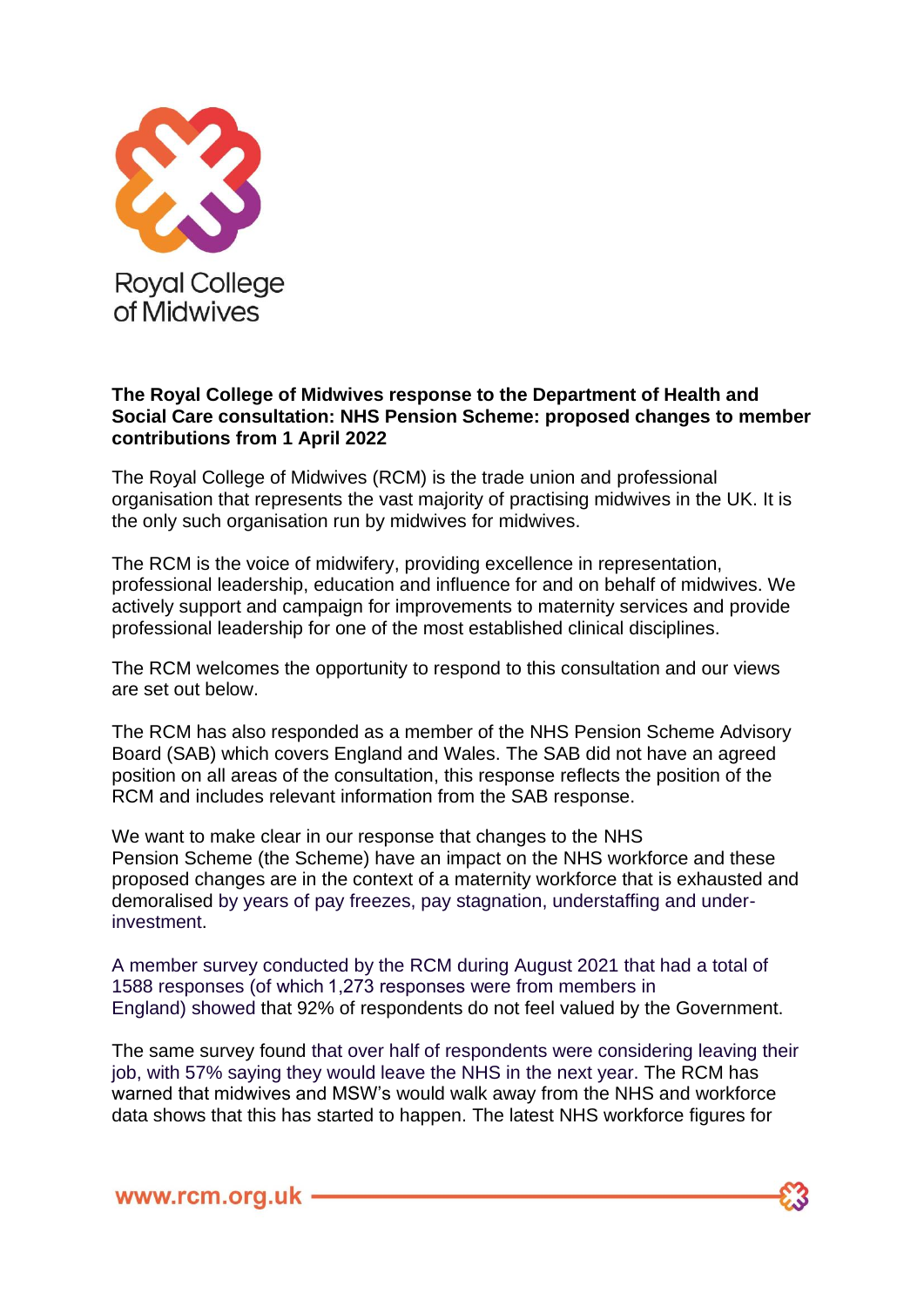

England contain clear warning signs for midwifery. In July of last year, we saw for the first time – in monthly figures that stretch back to 2009 – a year-on-year fall in the number of midwives working in the NHS in England. The most recent figures, for October 2021, show an annual fall of 278 in the number of full time equivalent (FTE) midwives in England's NHS.

Earlier this year RCM members overwhelmingly told us they were unhappy with the 2021/22 3% pay award. Midwives and MSWs need to feel valued, be paid fairly and have working conditions that support a healthy work life balance. Fair pay is critical, 86% of respondents to the RCM's member survey told us that increased pay might encourage those considering leaving the NHS to return.

The RCM has serious concerns about raising pension contributions for middle and lower paid NHS staff at a time when morale is at rock bottom, rising prices, inflation, an upcoming National Insurance increase and inadequate pay awards have meant that RCM members are worse off in real terms.

In addition to the impact on take home pay that increased contributions will have we are also concerned that recent changes to NHS pensions that are complicated to communicate and understand, may undermine trust in the Scheme. Introducing changes to member contributions at the same time as embedding the McCloud remedy will further exacerbate this. Over one quarter (26.7%) of working RCM members are already in their 50s. There is a very real risk that those who are able to retire may do so earlier than planned due a combination of distrust in the Scheme and being financially worse off, increasing already acute staffing shortages. Strong consideration should be given to the importance of the Scheme as a retention tool.

With a midwifery workforce that is more than 99% women of whom a large proportion work part time the RCM has a number of concerns regarding the equality impact of the proposed changes. Higher earners are more likely to be men who would benefit from the lower member contributions and we also do not feel there was enough information to understand the impact on part-time workers of the combined impact of all proposed changes.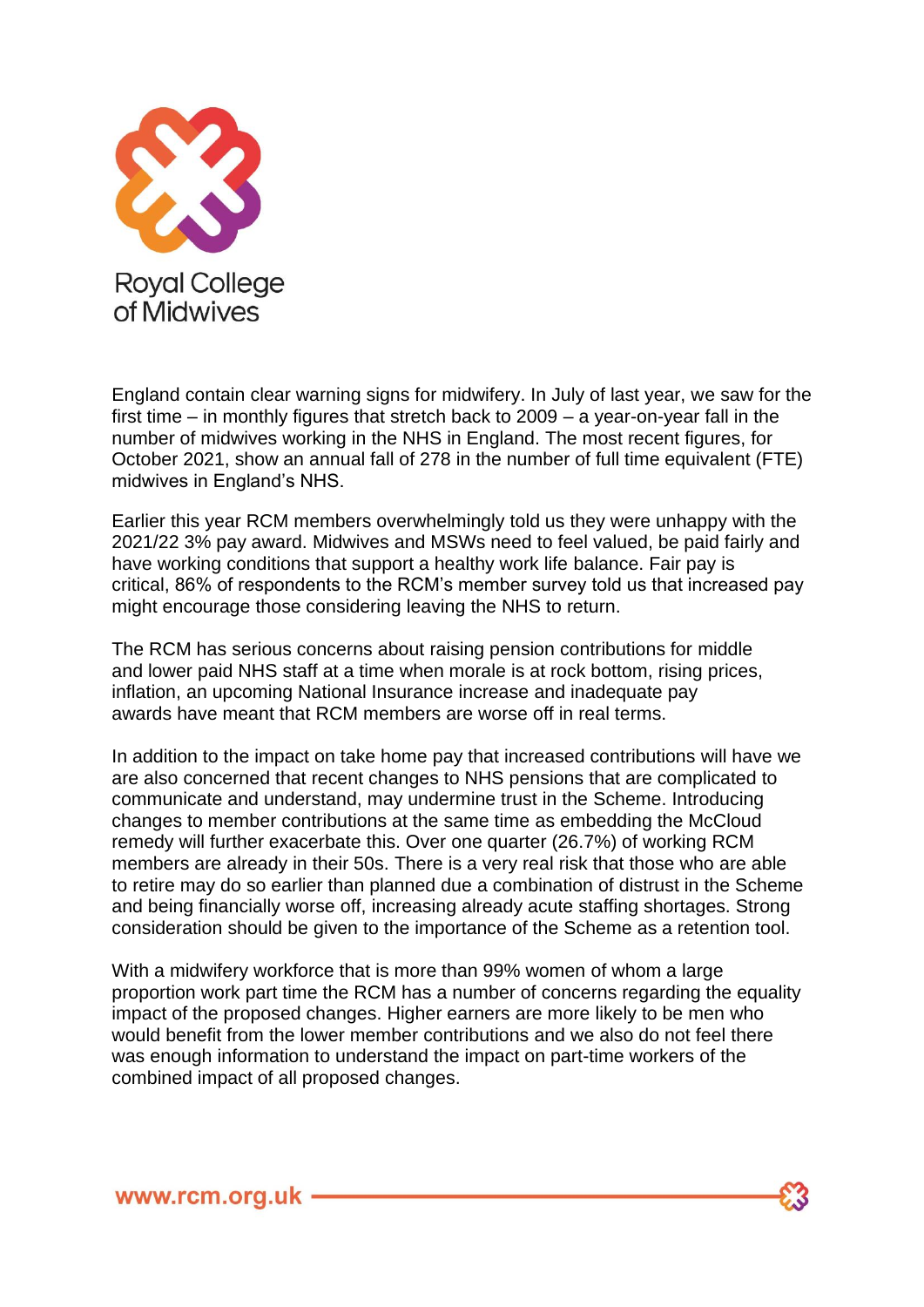

The Scheme has a required yield of 9.8% (nearly 50% higher than the pre-reform yield of 6.6%) this is despite cost-sharing methods being built into the reformed Scheme, such as the link of normal pension age to State Pension. It is the RCM's position that the required yield is too high, particularly when compared with other public sector pension schemes, and when the new proposed member contribution structure is less progressive.

Although we agree that the contribution structure is due for reassessment we cannot agree to a new structure that hits lower earners the hardest. Affordability for all members should be a paramount objective, contribution structures should aim to minimise the extent to which any NHS worker feels unable to join the Scheme due to the impact of contributions on their take-home pay.

1. Do you agree or disagree that the member contribution rate should be based on actual annual rates of pay instead of members' notional whole-time equivalent pay? If you disagree or don't know how to answer, please explain why.

The RCM agrees that member contribution rates should be based on actual annual rates of pay instead of members' notional whole time equivalent pay, this is consistent with equalities legislation and with the CARE basis on which all members will be accruing pension from 1 April 2022. However due to the overall increases to the middle and lower tiers contribution rates proposed the RCM is concerned that these positive changes become lost. Affected part-time workers may otherwise benefit from the move to actual pensionable pay but may not recognise this as the positive impact is lessened or removed altogether by redistributing the tiers.

Prior to the McCloud remedy the RCM position had been that the cost cap floor breach should be used in part to fund the move to actual annual rates of pay. The RCM notes that this would not be a concern if the McCloud remedy not been classed as a member cost and the original cost cap floor breach had stood. The RCM is also concerned that because many of our members receive a high level of unsociable hours payments the benefit of moving to actual pay may be reduced in some instances. The RCM echoes the request in the SAB response for additional analysis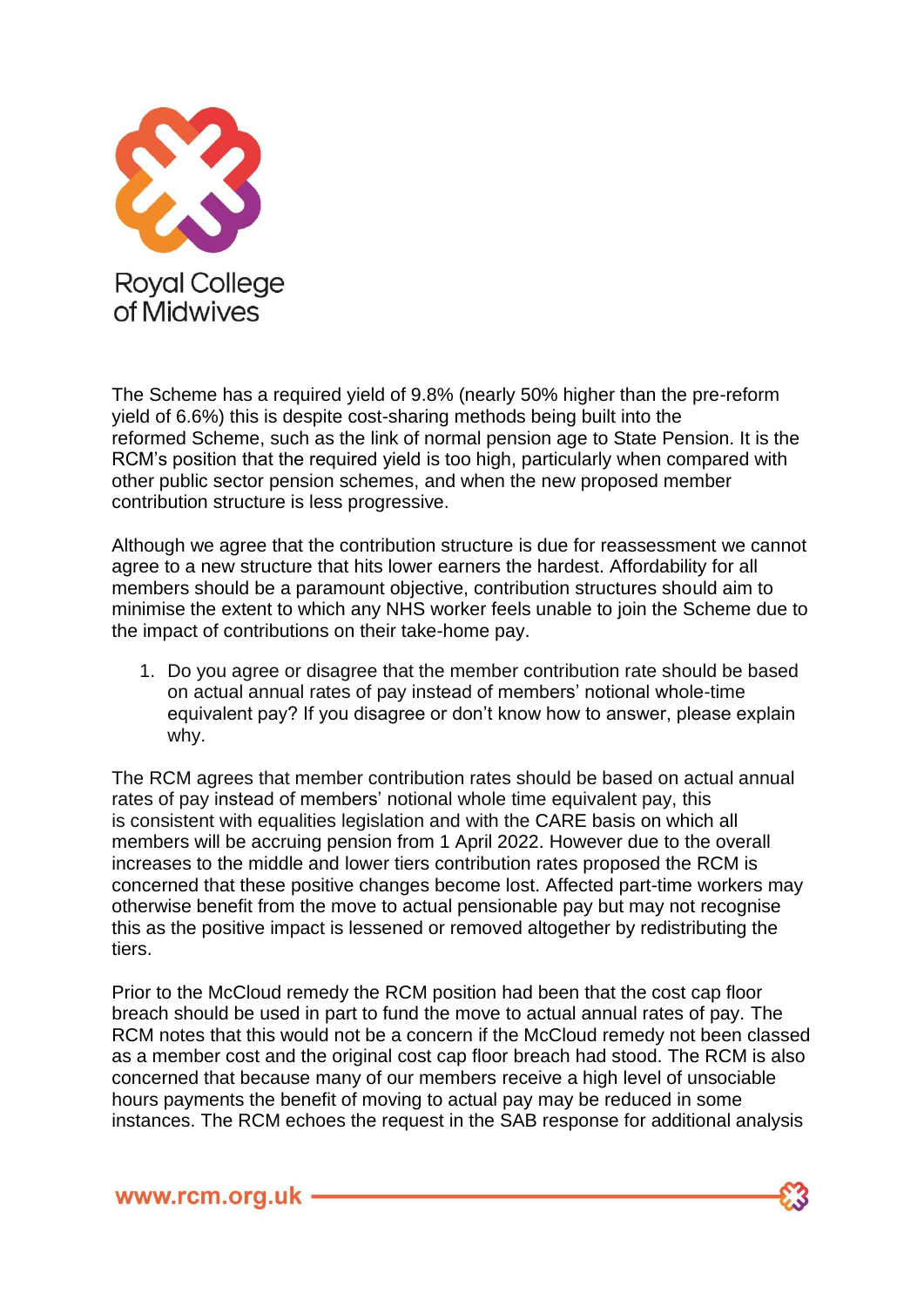

to further understand how the workforce is affected. It is important that it is clearly communicated to members of the Scheme exactly what this change means, the rationale behind it and that it includes a distinction between actual *pensionable* pay and actual pay in any communications so that members are not misled.

2. Do you agree or disagree with the proposed member contribution structure set out in this consultation document? If you disagree or don't know how to answer, please explain why.

As outlined earlier we agree that the contribution structure is due for reassessment however the RCM cannot agree with a proposed structure that hits the middle and lower earners the hardest especially in the current economic climate. Affordability for all members should be a paramount objective, contribution structures should aim to minimise the extent to which any NHS worker feels unable to join the Scheme due to the impact of contributions on their take-home pay.

The RCM agreed in principle that fewer contribution tiers could reduce the number of cliff edges caused when a member receiving a promotion or passing through a paypoint experiences a cut in take-home pay. However in reducing contribution rates for higher paid workers the benefits of this to middle and lower paid staff is lost and there are still some cliff edges in the proposed structure (namely at mid point band 5).

3. Do you agree or disagree that the thresholds for the member contribution tiers should be increased in line with Agenda for Change pay awards? If you disagree or don't know how to answer, please explain why.

The RCM agrees that that the thresholds for the member contribution tiers should be increased in line with Agenda for Change pay awards. This removes the majority of unintended 'cliff edges' by ensuring that general pay awards alone do not push most members into a higher contribution tier. However as outlined in our response to question 1 we are concerned that because of the overall increases many of our members would be expected to pay the benefits of this positive change are negated.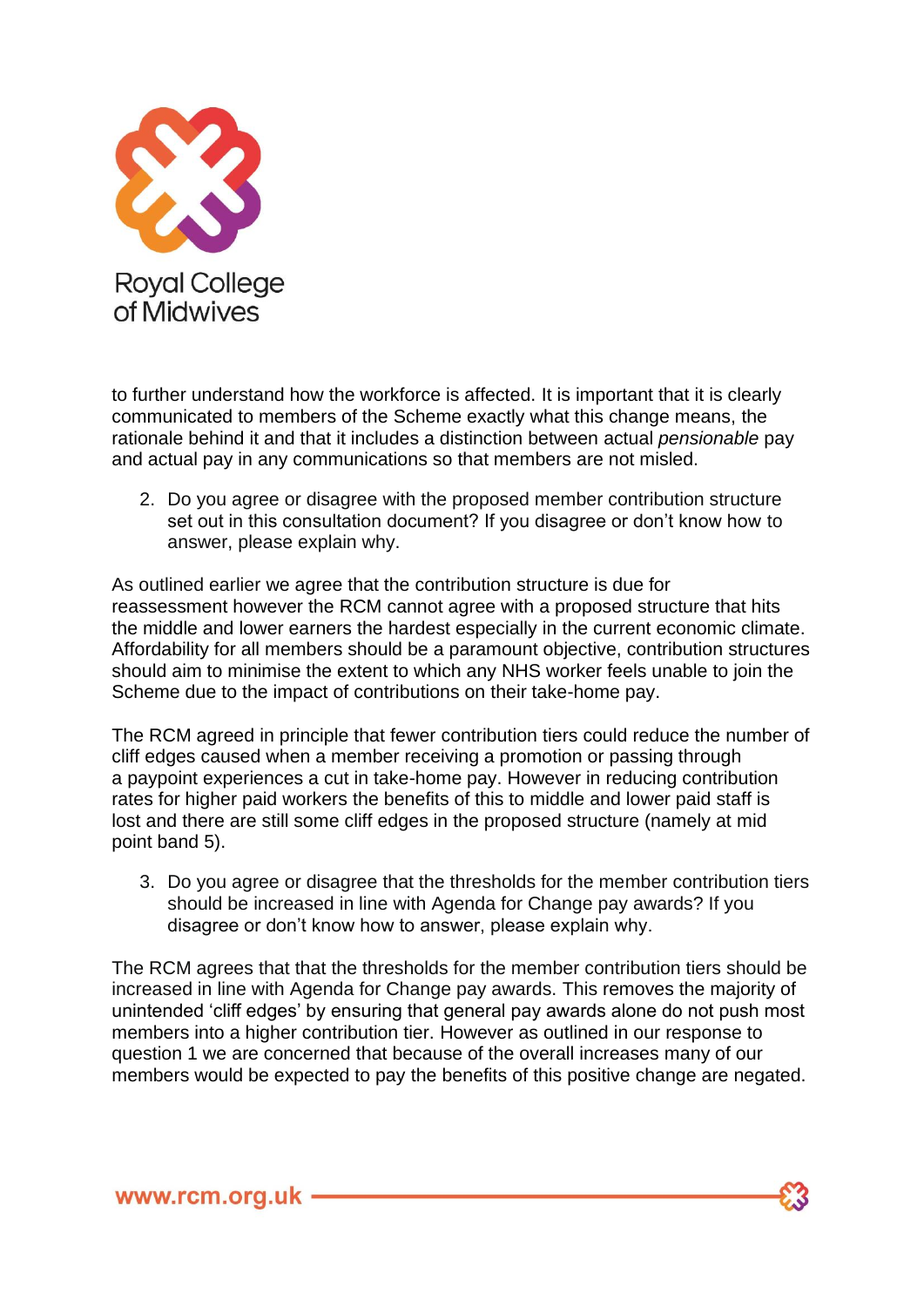

4. Do you agree or disagree that the proposed member contribution structure should be phased over 2 years? If you disagree or don't know how to answer, please explain why.

The RCM agrees that changes should be phased in over two years in order to lessen the impact on take-home pay for members who would pay more under the new structure. We note however that clear and accessible communications would be needed to ensure that members understand the changes especially as this would happen at around the same time as McCloud member communications. This may cause confusion and as stated earlier potentially lead to members losing trust in the Scheme and questioning the value that it brings.

5. Do you agree or disagree that the proposed draft amending regulations deliver the policy objectives of implementing the first phase of changes to the tiered contribution rate structure and the assessment of a tiered rate using actual annual rate of pensionable pay for part-time members rather than notional whole-time equivalent? If you disagree or don't know how to answer, please explain why.

As per the SAB response the RCM has not identified any issues with the draft amending regulations. However we would like to note that the RCM does not agree with the proposed changes and question the necessity of a 9.8% required yield.

6. Are there any further considerations and evidence that you think the department should take into account when assessing any equality issues arising as a result of the proposed changes?

Government is asking respondents to consider this proposal after an initial equality impact analysis. We would like to reinforce the point made in the SAB response that equalities information should be presented so that any equalities points the assessments raise can be taken into consideration when weighing up proposals and forming views on preferred approaches. Carrying out a full equality impact assessment only after a decision has been made feels counterproductive and ineffective.